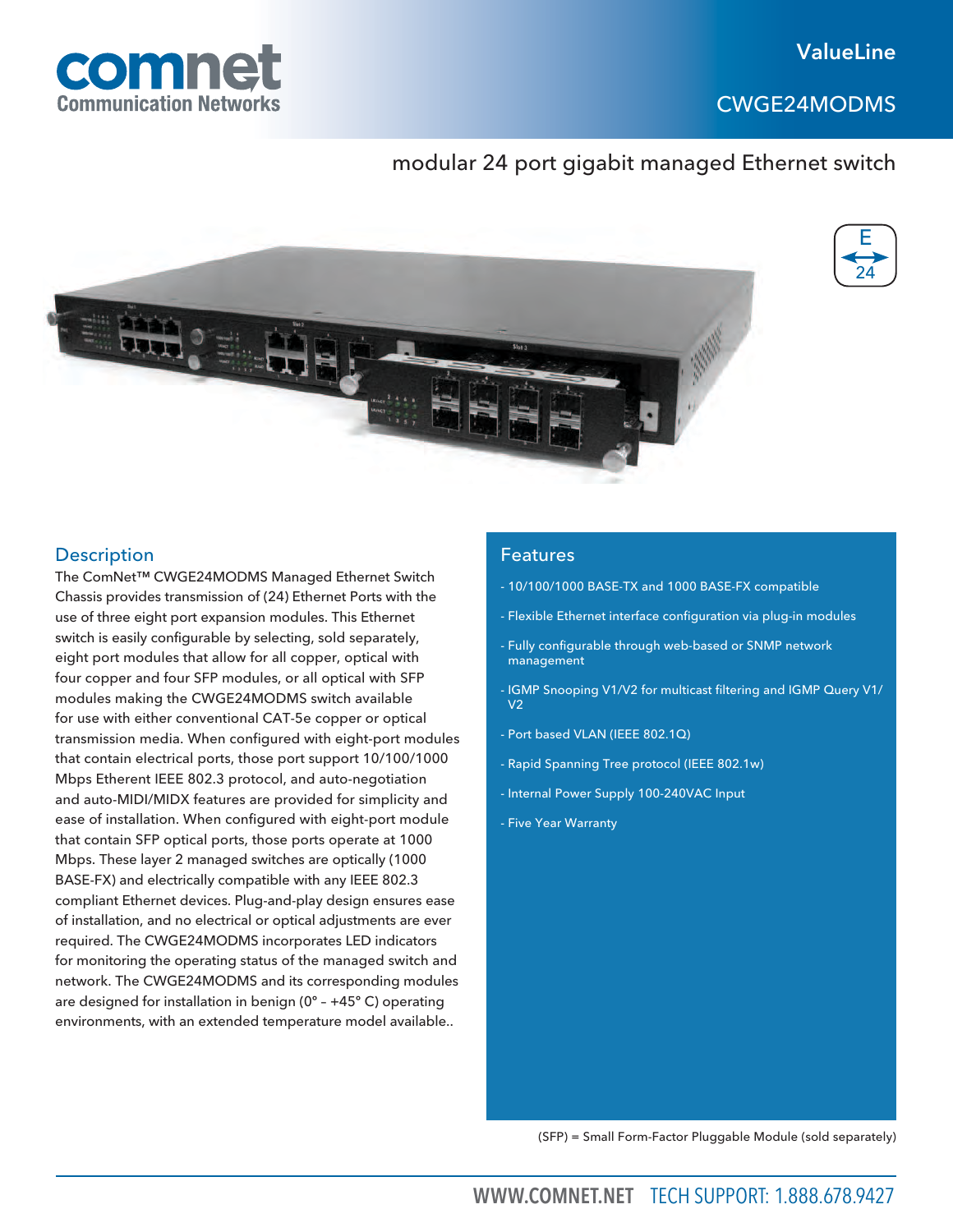# benefits

## System Interface/Performance

- Store-and-Forward Switching Architecture
- Back-plane (Switching Fabric): 48Gbps
- 6Mbits Packet Buffer
- 16K MAC Address Table
- 10K Jumbo Frame

## 3-Slot Gigabit Module Hot-Swappable

- 8 x 10/100/1000T RJ45
- 8 x 1000FX Fiber SC
- 8 x 1000FX SFP
- $-4 \times 10/100/1000$ T RJ45 + 4 x 1000FX SFP

## Spanning Tree

- Support IEEE802.1w Rapid Spanning Tree

## VLAN

- Port Based VLAN
- Support 802.1 Q Tag VLAN
- GVRP

## SNMP

- SNMP v1/v2c
- SNMP Trap

## Bandwidth Control

- Ingress Packet Filter and Egress Rate Limit

## Port Trunk with LACP

## Security

- Port Security: MAC address entries/filter
- IP Security: IP address security management to prevent unauthorized intruder
- Login Security: IEEE802.1X/RADIUS

## QoS (Quality of Service)

- 8 Priority Queues
- Strict and WRR priority rule
- Port Base, Tag Base, IPv4 Type of Service and IPv4 Different service

## IGMP

- IGMP v1/v2
- 256 multicast groups and IGMP query

## Port Mirror: Monitor traffic in switched networks

- TX packet only
- RX packet only
- Both TX and RX packet

## System Event Log

- System Log (Local/Remote Server)
- SMTP e-mail Alert

## LLDP

- IEEE 802.1ab Link Layer Discovery Protocol

## Access Control List

## STANDARD COMPLIANCE

- IEEE802.3 10Base-T Ethernet
- IEEE802.3u 100Base-TX/100Base-FX
- IEEE802.3z Gigabit fiber
- IEEE802.3ab 1000Base-T
- IEEE802.3x Flow Control and Back Pressure
- IEEE802.3ad Port trunk with LACP
- IEEE802.1w Rapid Spanning Tree
- IEEE802.1p Class of Service
- IEEE802.1q VLAN Tagging
- IEEE802.1x User Authentication
- IEEE802.1ab LLDP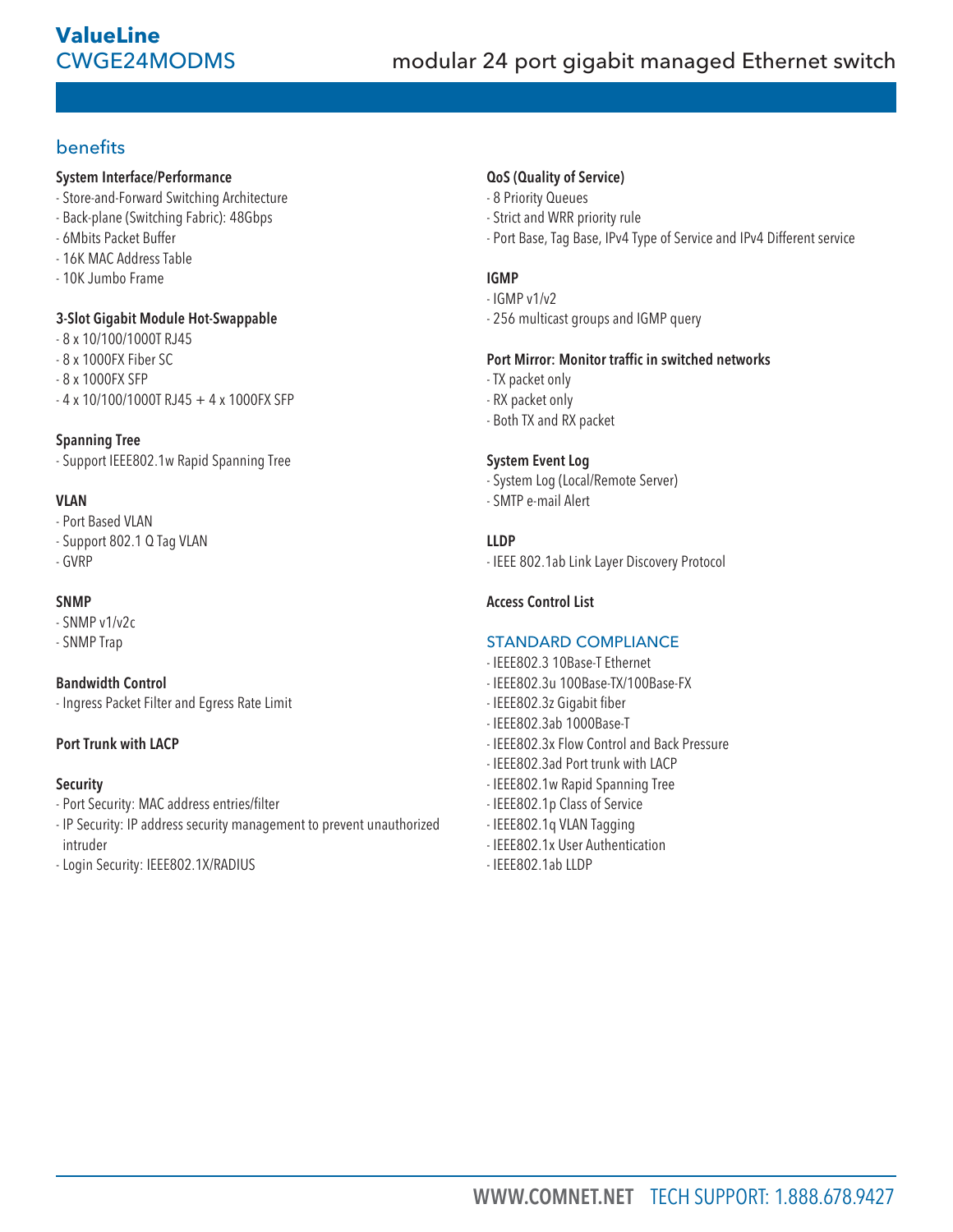# **ValueLine**  CWGE24MODMS

# specifications

# hardware specifications

| Switch<br>Architecture | Back-plane (Switching Fabric): 48Gbps                                                                          | <b>Power Supply</b>                                                   | AC 100V~240V 50/60Hz<br>Optional Redundant Power: DC (12V~48V)                                     |
|------------------------|----------------------------------------------------------------------------------------------------------------|-----------------------------------------------------------------------|----------------------------------------------------------------------------------------------------|
| Connector*             | RS232 Console: $1 \times$ DB-9 Female<br>CWGE24MOD/8TX: $8 \times RJ45$                                        | <b>Power Consumption</b>                                              | 35 Watts                                                                                           |
|                        | CWGE24MOD/8FXSFP: $8 \times$ SFP port                                                                          | <b>Operating Humidity</b>                                             | 5% to 95% (Non-condensing)                                                                         |
|                        | CWGE24MOD/8FXSC(M)(S)1:<br>8 x SC for Gigabit SX or LX<br>CWGE24MOD/8TX4SFP4: $4 \times$ RJ45 + $4 \times$ SFP | <b>Operating Temperature</b>                                          | $0^{\circ}$ C to 45 $^{\circ}$ C<br>-40° to 75° C model available                                  |
| <b>Packet Buffer</b>   | 6Mbits                                                                                                         | <b>Storage Humidity</b>                                               | 5% to 95% (Non-condensing)                                                                         |
| <b>Mac Address</b>     | 16K MAC address table                                                                                          | <b>Storage Temperature</b>                                            | -40 $^{\circ}$ C to 70 $^{\circ}$ C                                                                |
| Jumbo Frame            | 10 KB                                                                                                          | <b>Ventilation</b>                                                    | 2 Fans                                                                                             |
| <b>LED</b>             | System Power<br>Gigabit Copper Module: Link/Activity, Speed<br>Gigabit Fiber Module: Link/Activity             | <b>Case Dimensions</b>                                                | 440mm (W) $\times$ 280mm (D) $\times$ 44mm (H)<br>17.32" (W) $\times$ 11.0" (D) $\times$ 1.73" (H) |
|                        | SFP Module: Link/Activity                                                                                      | <b>Installation</b>                                                   | 19" Rack Mount                                                                                     |
|                        | Gigabit Copper + SFP Module:<br>RJ45: Link/Activity, Speed (10/100/1000 Mbps);                                 | EMI                                                                   | FCC Class A, CE                                                                                    |
|                        | SFP: Link/Activity, Speed                                                                                      | * Multimode fiber needs to meet or exceed fiber standard ITU-T G.651. |                                                                                                    |

Single mode fiber needs to meet or exceed fiber standard ITU-T G.652

| <b>PART</b><br><b>NUMBER</b>                                                                      | <b>DESCRIPTION</b>                                                                                                                                                                                                                                                                                                                                        |
|---------------------------------------------------------------------------------------------------|-----------------------------------------------------------------------------------------------------------------------------------------------------------------------------------------------------------------------------------------------------------------------------------------------------------------------------------------------------------|
| CWGE24MODMS/Chassis                                                                               | 3 Slot Gigabit Managed Switch - Chassis Only                                                                                                                                                                                                                                                                                                              |
| CWGE24MOD/8TX<br>CWGE24MOD/8FXSCM1<br>CWGE24MOD/8FXSCS1<br>CWGE24MOD/8FXSFP<br>CWGE24MOD/8TX4SFP4 | $8 \times 10/100/1000$ (Module Only)<br>$8 \times 1000$ FX (SC, MM 550m) (Module Only)<br>$8 \times 1000$ FX (SC, SM 10km) (Module Only)<br>8 x SFP (Module Only, requires purchase of SFP modules, see SFP Data Sheet for availability)<br>4 x 10/100/1000T + 4 SFP (Module Only, requires purchase of SFP modules, see SFP Data Sheet for availability) |
| Accessories                                                                                       | /HT Extended operating temperature model available<br>100-240VAC, 50/60Hz Power Supply (Included)<br>Redundant Power: DC (12V~48V) (Optional)                                                                                                                                                                                                             |



Complies with FDA Performance Standard for Laser Products, Title 21, Code of Federal Regulations, Subchapter J In a continuing effort to improve and advance technology, product specifications are subject to change without notice.